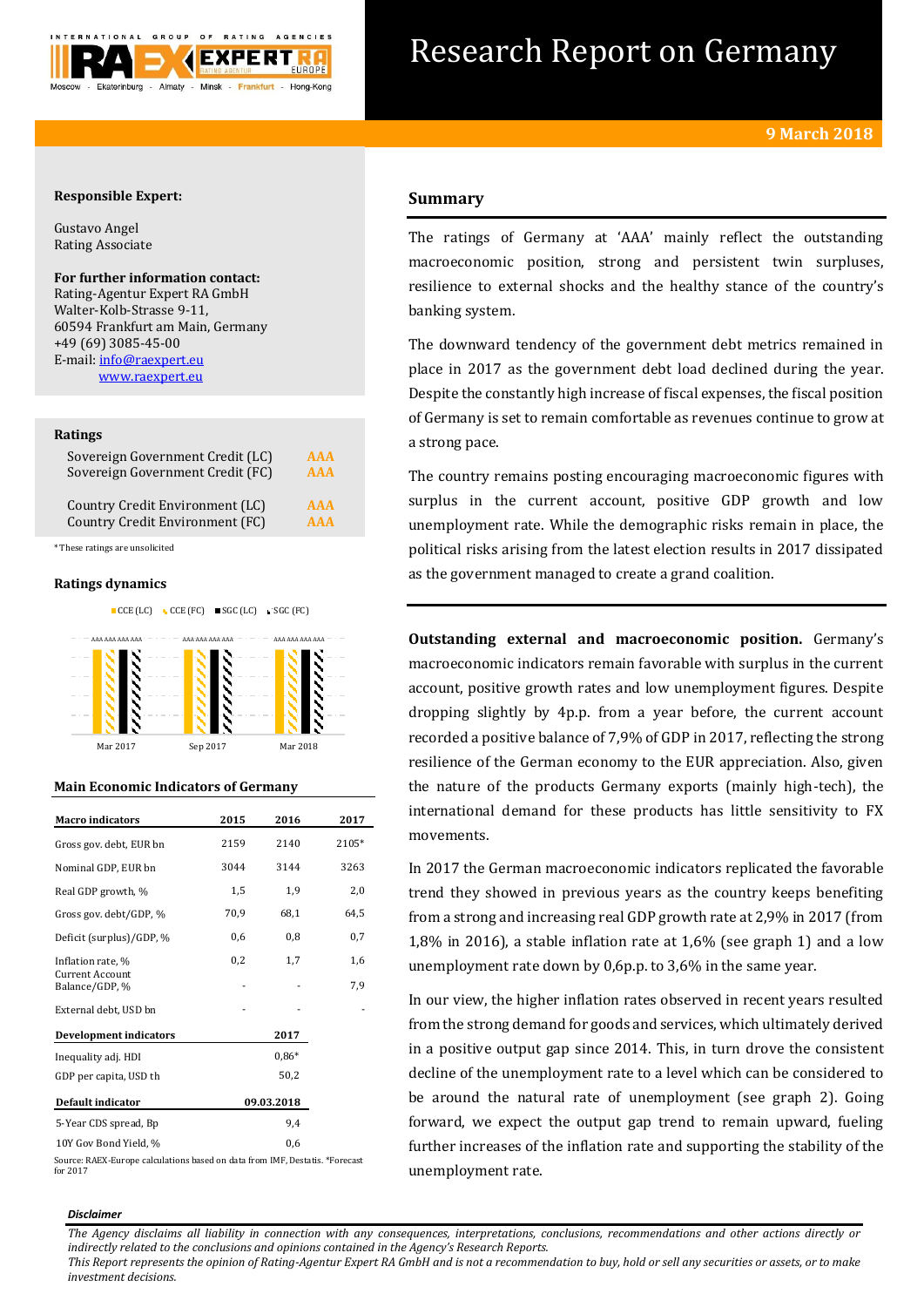**Graph 1:** Inflation rate in Germany

Ekaterinburg

GROUP

Almaty -

 $O F$ 

F X I

Minsk -

Frankfurt

AGENCIES

Hong-Kong



Source: RAEX-Europe calculations based on data from ECB and Destatis

**Graph 2:** Unemployment rate and inflation vs. output gap



Source: RAEX-Europe calculations based on data from OECD and Destatis



Source: RAEX-Europe calculations based on data from IMF and Destatis

**Strong fiscal stance coupled with declining debt metrics.** Despite the constantly high increase of fiscal expenses (especially for social security), the fiscal position of Germany is set to remain comfortable as revenues continue to grow at a strong pace. Even though the German constitutional rule on federal indebtedness<sup>1</sup> allows the Federal government to run a maximum deficit equal to 0,35% of GDP, the country's fiscal balance has recorded a surplus since 2014, which stood at 1,1% of GDP in 2017 (see graph 3). The German fiscal figures also comply with the European Stability and Growth Pact (SGP) which states that the general government deficit may not exceed 3% of GDP. For these reasons, we consider the fiscal policy to have performed optimally, thus influencing positively the creditworthiness of the country.

The supportive fiscal conditions alongside the country's buoyant growth allowed the Federal government to reduce its financing needs and therefore contributed to the steady decline of the government debt load, which equaled 64,5% of GDP and 143,3% of budget revenues in 2017. This government also benefited from the still low interest rate environment, which translated into lower interest payments and ultimately reduced the fiscal pressure.

We do not see risks on the public finances in the short term as the country's short-term debt stands at around 15% of GDP and 33% of budget revenues. Furthermore, the reduced long-term risks are evidenced by the low and declining yield on the 10Y government bond at around 0,6% as of March 2018. In the long run, however, we expect the general fiscal position of Germany to deteriorate if the current demographic trend remains in place and the potential hike of interest rates materialize.

**Reduced risks in the banking sector.** The German financial sector remains healthy with strong figures in the banking sector and the stock market. German banks are well positioned with assets and loans to the private sector at 236% and 129% of GDP respectively. Banks' profitability, despite positive, remains low as a result of the still lowinterest-rate environment. However, we expect interest rates to increase in the mid to long term as inflation rate is set to replicate its upward trend observed in 2016-2017 and reach the 2% target by 2019.

Non-performing loans to total loans ratio in Germany is forecast to be low at around 2% and below its Euro Area peers. Even though this figure does not introduce risks in the short run, even a slight increase of this metric could cause a decline in the already meager banks' profits. We

<sup>1</sup> Germany's constitutional rule on federal indebtedness is in practice since 2011. Known as the "debt brake", it replaced the "golden rule" that was contained until 2010 in the old version of Article 115 of Germany's constitution, the Basic Law.

## *Disclaimer*

1

*The Agency disclaims all liability in connection with any consequences, interpretations, conclusions, recommendations and other actions directly or indirectly related to the conclusions and opinions contained in the Agency's Research Reports. This Report represents the opinion of Rating-Agentur Expert RA GmbH and is not a recommendation to buy, hold or sell any securities or assets, or to make investment decisions.*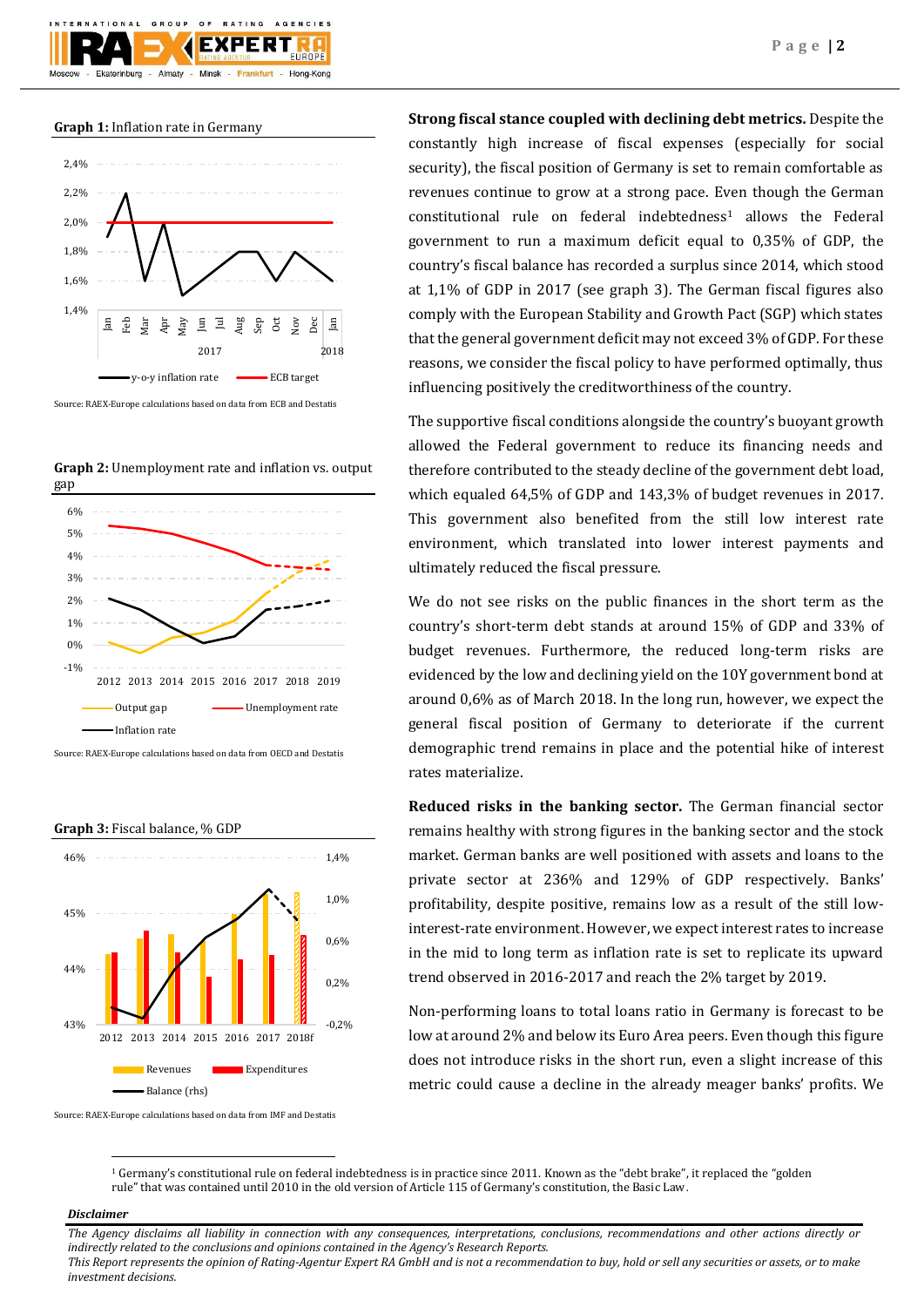

**Graph 4:** German demographic trend, th people



Source: RAEX-Europe calculations based on data from Destatis

## **Graph 5:** Old-age dependency ratio, %



Source: RAEX-Europe calculations based on data from Eurostat

expect; however, that the sustained economic growth in Germany will mitigate such a risk.

**Demographic risks remain in place.** Despite an increase of total population over the years, aging population remains Germany's main long-term risk factor for keeping the sustainable economic growth.

Total fertility rate (average number of children per woman) has been increasing over the years to reach 1,5 in 2015; however, it is still below the minimum sustainable level of 2,1. Furthermore, the difference between the birth rate and the death rate remains negative and wide averaging 150 th people since 2000. Considering this, immigration has been the only factor which has kept the population of Germany stable around 80 m over the last years (see graph 4).

Beside the social impact of these worrisome population trends, the economic risk emerges in the German pensions system. With constant aging population and shrinking share of work active people, the risk of the German pension system becoming unsustainable increases. This is shown by the hike of the old-age-dependence ratio<sup>2</sup>, which stood at 32,4% in 2017, above the 31% average reported across the European Union (see graph 5). Also, in the last pension insurance report from the Federal Ministry of Labor and Social Affairs, the forecast for the 2018- 2021 period shows that the pension expenditure will rise at faster pace than the pension revenues driving a EUR 4,5 bn deficit by 2021 (around 17x the 2017 deficit). Even though immigration and economic growth contributed to reduce pressure on the German pension system, the sustainability of the system will ultimately depend on long-term policies which could encourage more births and immigration (mainly skilled) into the country.

**Political uncertainty dissipates.** After months of uncertainty regarding the formation of the new government after the September 2017 elections, the CDU/CSU and SPD agreed on making a grand collation on March 2018. Even though the new government should be a continuation of the previous one, considering it is composed of the same parties, we could anticipate fiscal policy changes aiming at reducing the fiscal space considering that the Ministry of Finance will be run by the SPD. Based on the 2018 coalition contract, we expect an increase in public spending for families, children and social help but also for investment in education, research and digitalization and security. However, a final impact on the public finances will be better assessed after the entire members of the new government are appointed and policies are disclosed.

<sup>2</sup> ratio between the number of persons aged 65 and over and the number of persons aged between 15 and 64

*Disclaimer* 

1

*The Agency disclaims all liability in connection with any consequences, interpretations, conclusions, recommendations and other actions directly or indirectly related to the conclusions and opinions contained in the Agency's Research Reports. This Report represents the opinion of Rating-Agentur Expert RA GmbH and is not a recommendation to buy, hold or sell any securities or assets, or to make investment decisions.*